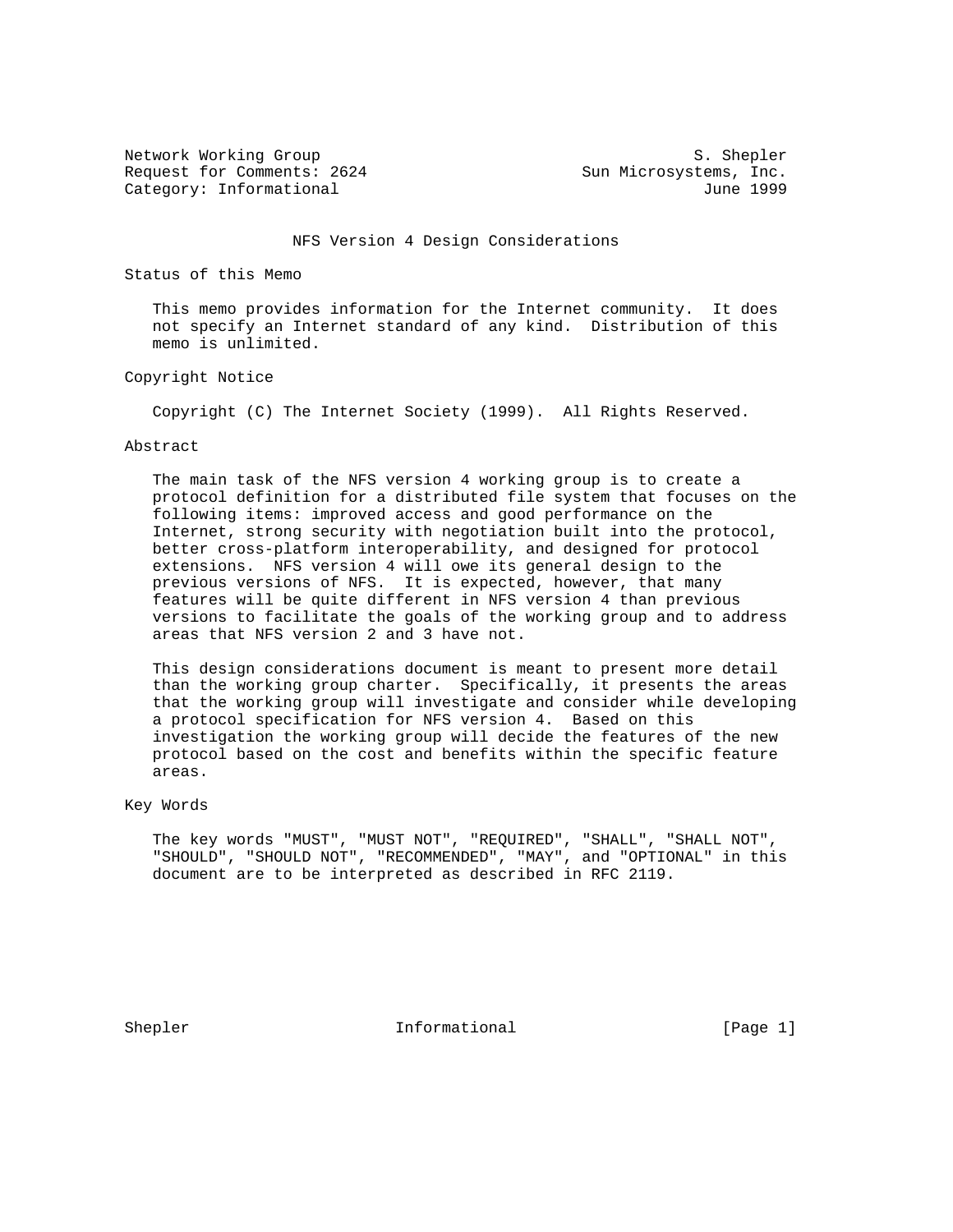# Table of Contents

| NFS Version 4 Design Considerations 2<br>$1$ .        |    |
|-------------------------------------------------------|----|
| 2. Ease of Implementation or Complexity of Protocol 3 |    |
| Extensibility / layering 3<br>2.1.                    |    |
| 2.2. Managed Extensions or Minor Versioning 3         |    |
| 2.3. Relationship with Older Versions of NFS 4        |    |
|                                                       |    |
| 4 <sup>1</sup>                                        |    |
| 4.1. Throughput and Latency via the Network 6         |    |
|                                                       |    |
| 4.3. Disconnected Client Operation 7                  |    |
| 5.                                                    |    |
| Platform Specific Behavior 8<br>5.1.                  |    |
| 5.2. Additional or Extended Attributes 8              |    |
|                                                       |    |
| 6. RPC Mechanism and Security                         | 10 |
|                                                       | 10 |
|                                                       | 10 |
| 6.2.1. Transport Independence 11                      |    |
|                                                       | 11 |
|                                                       | 11 |
|                                                       | 12 |
| 6.2.5. Security Negotiation                           | 12 |
| 6.3.                                                  | 12 |
| 7. Internet Accessibility                             | 13 |
| 7.1. Congestion Control and Transport Selection 13    |    |
| 7.2. Firewalls and Proxy Servers 14                   |    |
| 7.3. Multiple RPCs and Latency 14                     |    |
|                                                       | 15 |
| 9.                                                    | 16 |
| 10. Security Considerations                           | 17 |
|                                                       | 17 |
|                                                       | 18 |
|                                                       |    |
|                                                       |    |
| Full Copyright Statement<br>14.                       | 22 |
|                                                       |    |

1. NFS Version 4 Design Considerations

 As stated in the charter, the first deliverable for the NFS version 4 working group is this design considerations document. This document is to cover the "limitations and deficiencies of NFS version 3". This document will also be used as a mechanism to focus discussion and avenues of investigation as the definition of NFS version 4 progresses. Therefore, the contents of this document cover the general functional/feature areas that are anticipated for NFS version 4. Where appropriate, discussion of current NFS version 2 and 3

Shepler Informational [Page 2]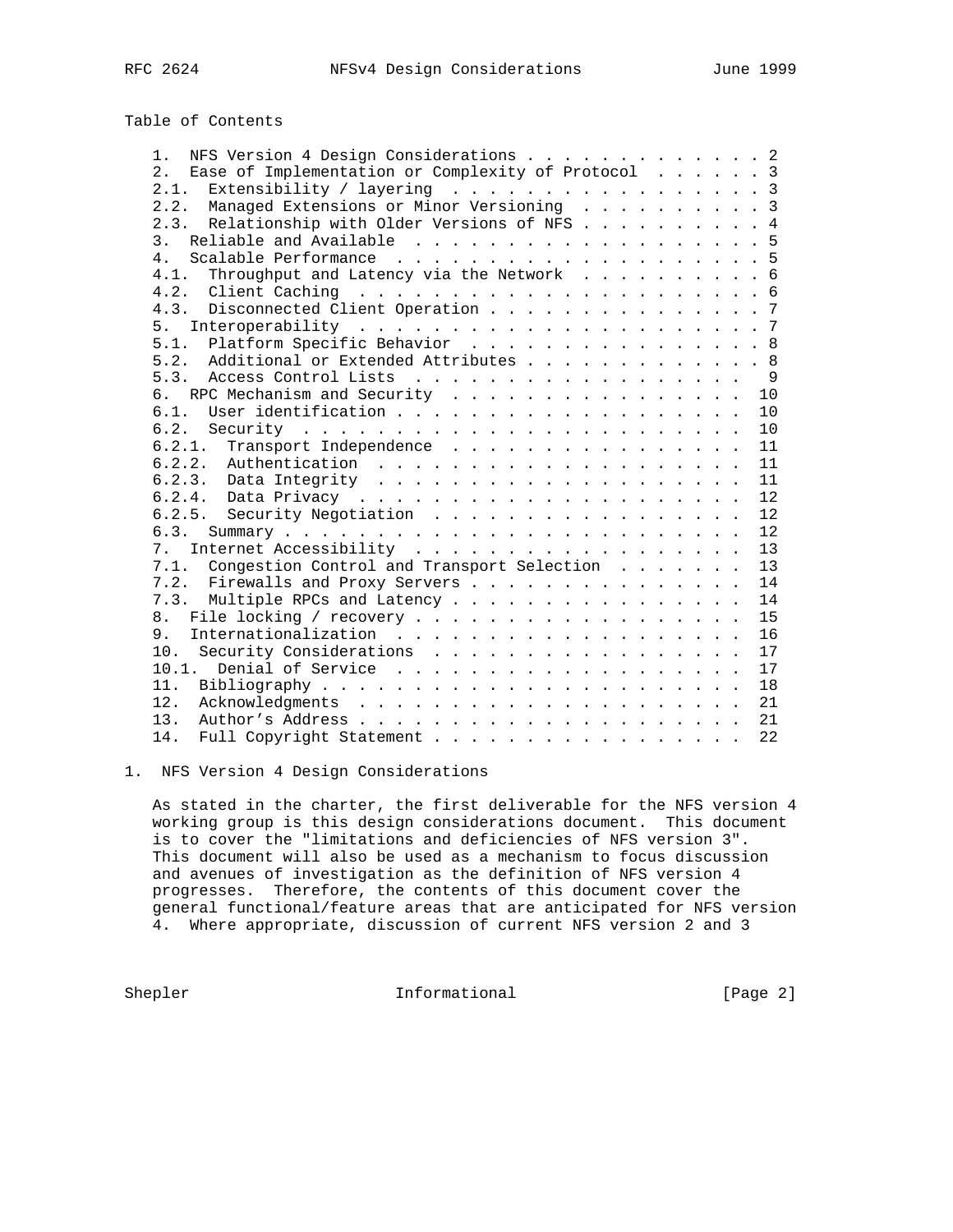practice will be presented along with other appropriate references to current distributed file system practice.

2. Ease of Implementation or Complexity of Protocol

 One of the strengths of NFS has been the ability to implement a client or server with relative ease. The eventual size of a basic implementation is relatively small. The main reason for keeping NFS as simple as possible is that a simple protocol design can be described in a simple specification that promotes straightforward, interoperable implementations. All protocols can run into problems when deployed on real networks, but simple protocols yield problems that are easier to diagnose and correct.

2.1. Extensibility / layering

 With NFS' relative simplicity, the addition or layering of functionality has been easy to accomplish. The addition of features like the client automount or autofs, client side disk caching and high availability servers are examples. This type of extensibility is desirable in an environment where problem solutions do not require protocol revision. This extensibility can also be helpful in the future where unforeseen problems or opportunities can be solved by layering functionality on an existing set of tools or protocol.

#### 2.2. Managed Extensions or Minor Versioning

 For those cases where the NFS protocol is deficient or where a minor modification is the best solution for a problem, a minor version or a managed extension could be helpful. There have been instances with NFS version 2 and 3 where small straightforward functional additions would have increased the overall value of the protocol immensely. For instance, the PATHCONF procedure that was added to version 2 of the MOUNT protocol would have been more appropriate for the NFS protocol. WebNFS [RFC2054][RFC2055] overloading of the LOOKUP procedure for NFS versions 2 and 3 would have been more cleanly implemented in a new LOOKUP procedure.

 However, the perceived size and burden of using a change of RPC version number for the introduction of new functionality led to no or slow change. It is possible that a new NFS protocol could allow for the rare instance where protocol extension within the RPC version number is the most prudent course and an RPC revision would be unnecessary or impractical.

 The areas of an NFS protocol which are most obviously volatile are new orthogonal procedures, new well-defined file or directory attributes and potentially new file types. As an example, potential

Shepler Informational [Page 3]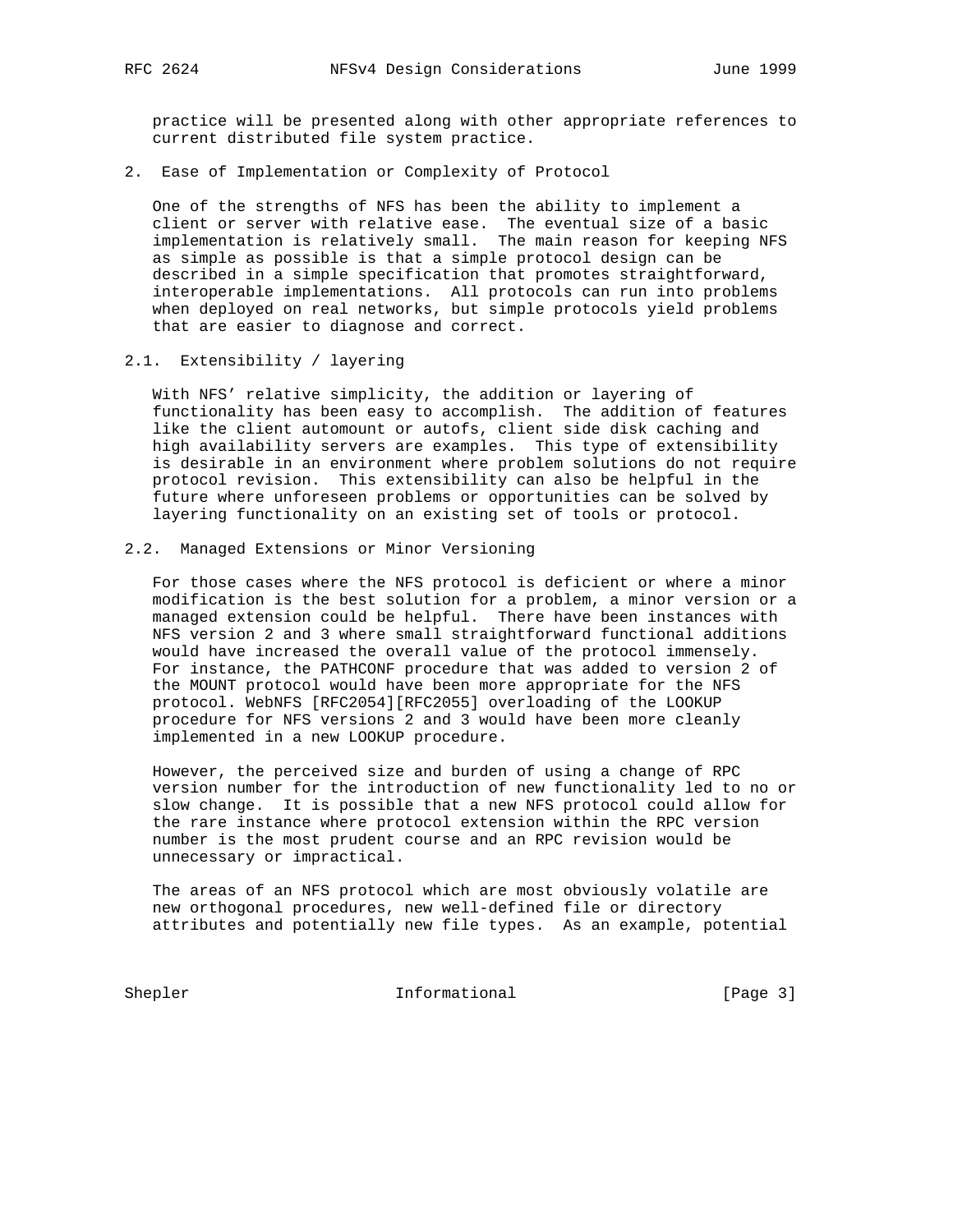file types of the future could be a type such as "attribute" that represents a named file stream or a "dynamic" file type that generates dynamic data in response to a "query" procedure from the client.

 It is possible and highly desirable that these types of additions be done without changing the overall design model of NFS without significant effort or delay.

 A strong consideration should be given to a NFS protocol mechanism for the introduction of this type of new functionality. This is obviously in contrast to using the standard RPC version mechanism to provide minor changes. The process of using RPC version numbers to introduce new functionality brings with it a lot of history which may not technically prevent its use. However, the historical issues involved will need to be addressed as part of the NFS version 4 protocol work; this should increase the ability for current and future success of the protocol.

 As background, the RPC protocol described in [RFC1831] uses a version number to describe the set of procedure calls, replies, and their semantics. Any change in this set must be reflected in a new version number for the program. An example of this was the MOUNTPROC\_PATHCONF procedure added in version 2 of the MOUNT protocol. Except for the addition of this new procedure, the protocol was unchanged. Many thought this protocol revision was unnecessary, since the RPC protocol already allows certain procedures not be implemented and defines a PROC\_UNAVAIL error.

 Another historical data-point from NFS version 2 and 3 is the support (or lack) of symbolic links. Servers that cannot support this feature will simply reject calls to the SYMLINK and READLINK procedures. Additionally, NFS version 4 may describe many file attributes which cannot be supported by the server or file systems on the server. Therefore, the protocol must support a discovery mechanism that allows clients to determine which features of the protocol are supported by a server.

2.3. Relationship with Older Versions of NFS

 NFS version 4 will be a self contained protocol in that it will not have any dependencies on the previous versions of NFS. Stated another way, an NFS version 4 server or client will not require a NFSv2 or NFSv3 implementation be present for NFS version 4 to function as designed. It should also be noted that having an NFS version 2 or 3 implementation present at the client or server will not enhance the functionality of an NFS version 4 implementation.

Shepler Informational [Page 4]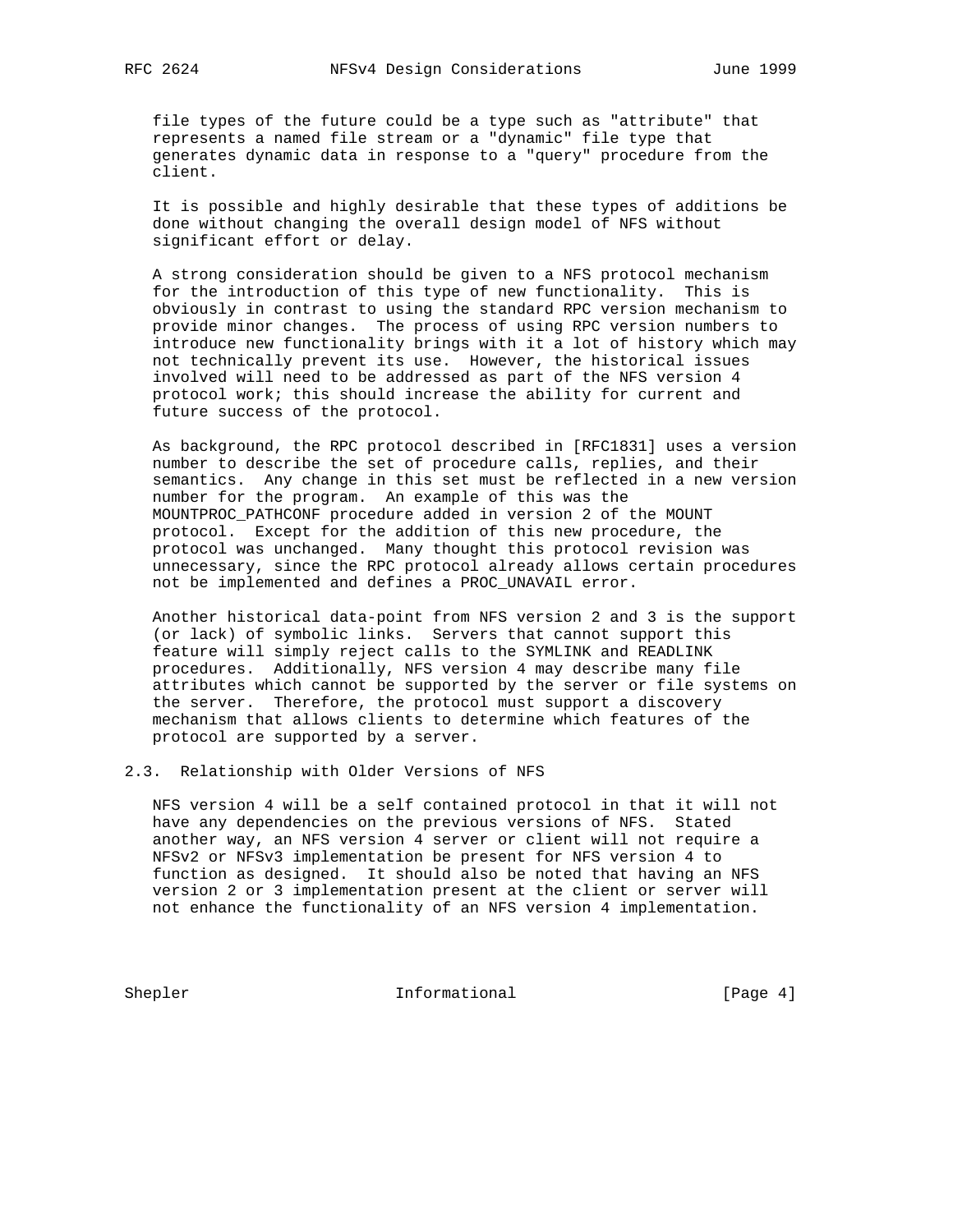In the case where an NFS client has a choice of using various NFS protocol versions (i.e. 2, 3 and 4), the underlying ONCRPC mechanisms will allow the client to appropriately choose an available version of the protocol at the NFS server. The ONCRPC protocol contains the semantics and error returns for the case where an RPC server program does not support a particular version. This mechanism is used by the NFS client to receive notification of an unavailable version and in conjunction with the error the client will also receive the range of versions (min to max) that are available. Therefore, the ONCRPC mechanism can be used by implementors of both clients and servers to provide for the transitioning to or installation of NFS version 4 services.

3. Reliable and Available

 Current NFS protocol design, while placing an emphasis on simple server design, has led to timely recovery from server and client failure. This and other aspects to the design have provided a basis for layered technologies like high availability and clustered servers. Providing a protocol design approach that lends itself to these types of reliability and availability features is very desirable.

 For the next version of NFS, consideration should be given to client side availability schemes such as client switching between or fail over to available server replicas. NFS currently requires that file handles be immutable; this requirement adds unnecessarily to the complexity of building fail-over configurations. If possible, the protocol should allow for or ease the building of such layered solutions.

 For the next version of NFS, consideration should be given to schemes that support client switching between server replicas or highly available NFS servers that provide paths to data through multiple servers. For example: NFS currently requires that filehandles be unchanging for any instance of a file or directory. This requirement makes it more difficult for a client to switch from one server to another, since each server may construct filehandles differently. Protocol support could allow the client to handle a filehandle change.

#### 4. Scalable Performance

 In designing and developing an NFS protocol from a performance viewpoint there are several different points to consider. Each can play a significant role in perceived and real performance from the user's perspective. The three main areas of interest are: throughput and latency via the network, server work load or scalability and

Shepler Informational [Page 5]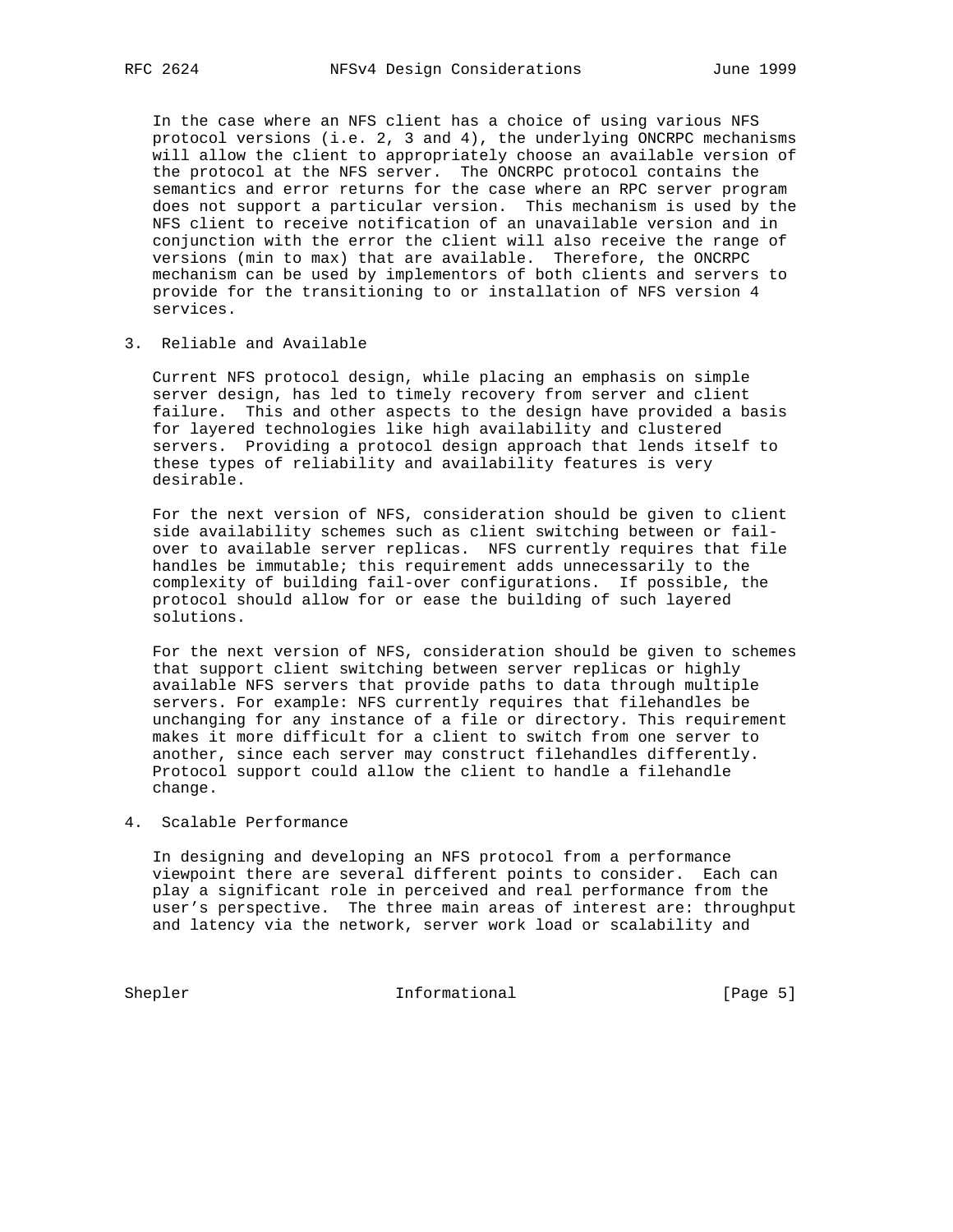client side caching.

4.1. Throughput and Latency via the Network

 NFS currently has characteristics that provide good throughput for reading and writing file data. This is commonly achieved by the client's use of pipelining or windowing multiple RPC READ/WRITE requests to the server. The flexibility of the NFS and ONCRPC protocols allow for implementations to use this type of adaptation to provide efficient use of the network connection.

 However, the number of RPCs required to accomplish some tasks combined with high latency network environments may lead to sluggish single user or single client response. The protocol should continue to provide good raw read and write throughput while addressing the issue of network latency. This issue is discussed further in the section on Internet Accessibility.

4.2. Client Caching

 In an attempt to speed response time and to reduce network and server load, NFS clients have always cached directory and file data.

 However, this has usually been done as memory cache and in relatively recent history, local disk caching has been added.

 It is very desirable to have the NFS client cache directory and file data. Other distributed file systems have shown that aggressive client side caching can be very visible to the end user in the form of decreasing overall response time. For AFS and DCE/DFS, caching is accomplished by the utilization of server call backs to notify the client of potential cache invalidation. CIFS and its opportunistic locks provide a similar call back mechanism. Clients in both of these environments are able to cache data while avoiding interaction with the network and server.

 With these protocols it is also possible to cache or delay certain protocol requests at the client which further reduces the protocol traffic flowing between client and server. In the case of CIFS, it is possible for a client to obtain an opportunistic lock for a file and subsequently process file lock requests completely at the client. If there are no conflicts with other clients for file data access, the server is never contacted for the file locking traffic generated by the user application. This behavior is not a protocol requirement but is allowed by the protocol as an implementation option to improve performance.

Shepler Informational [Page 6]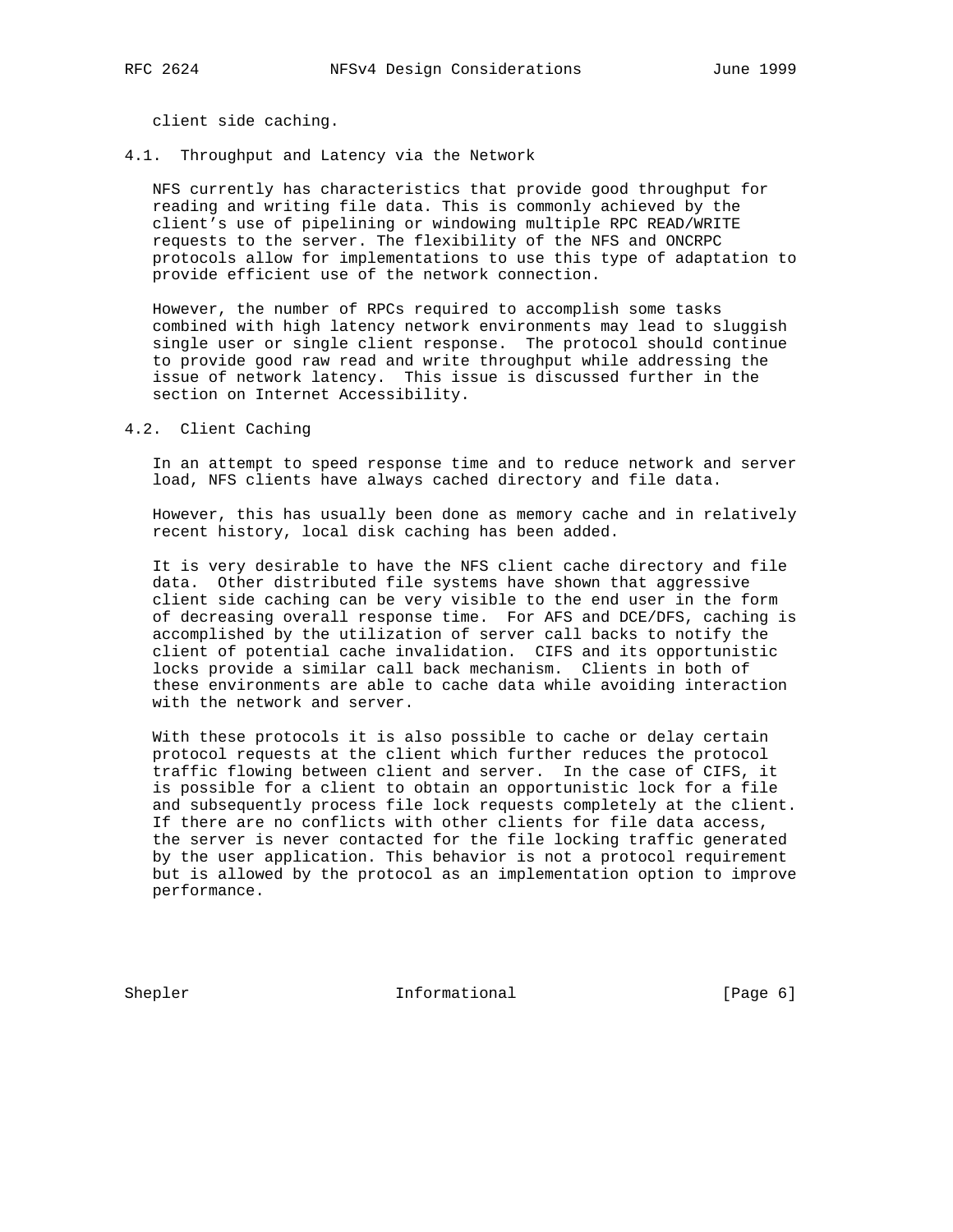NFS versions 2 and 3 make no caching requirements. Implementations typically implement close-to-open cache consistency which requires clients flush all changes to the server on each file close, and check for file changes on the server on each file open. The consistency check required on each file open can generate a large amount of GETATTR traffic. With this approach, there are windows when the client can still be acting with stale data between the open and close of a file.

 Client caching is increasingly important for Internet environments where throughput can be limited and response time can grow significantly. Therefore the NFS version 4 caching design will need to take into account the full spectrum of caching designs as exemplified by the current technologies of NFS, AFS, DCE/DFS, CIFS, etc. in determining an appropriate design. This will need to be done while weighing the complexity of each possible approach with the need of the eventual users and operating environments into which NFS version 4 may be deployed. Some of these considerations are: Internet accessibility, firewall traversal (call back availability), proxy caching, low-overhead or simple clients.

#### 4.3. Disconnected Client Operation

 An extension of client caching is the provision for disconnected operation at the client. With the ability to cache directory and file data aggressively, a client could then provide service to the end user while disconnected from the server or network.

 While very desirable, disconnected operation has the potential to inflict itself upon the NFS protocol in an undesirable way as compared to traditional client caching. Given the complexities of disconnected client operation and subsequent resolution of client data modification through various playback or data selection mechanisms, disconnected operation should not be a requirement for the NFS effort. Even so, the NFS protocol should consider the potential layering of disconnected operation solutions on top of the NFS protocol (as with other server and client solutions). The experiences with Coda, disconnected AFS and others should be helpful in this area. (see references)

5. Interoperability

 The NFS protocols are available for many different operating environments. Even though this shows the protocol's ability to provide distributed file system service for more than a single operating system, the design of NFS is certainly Unix-centric. The next NFS protocol needs to be more inclusive of platform or file system features beyond those of traditional Unix.

Shepler Informational [Page 7]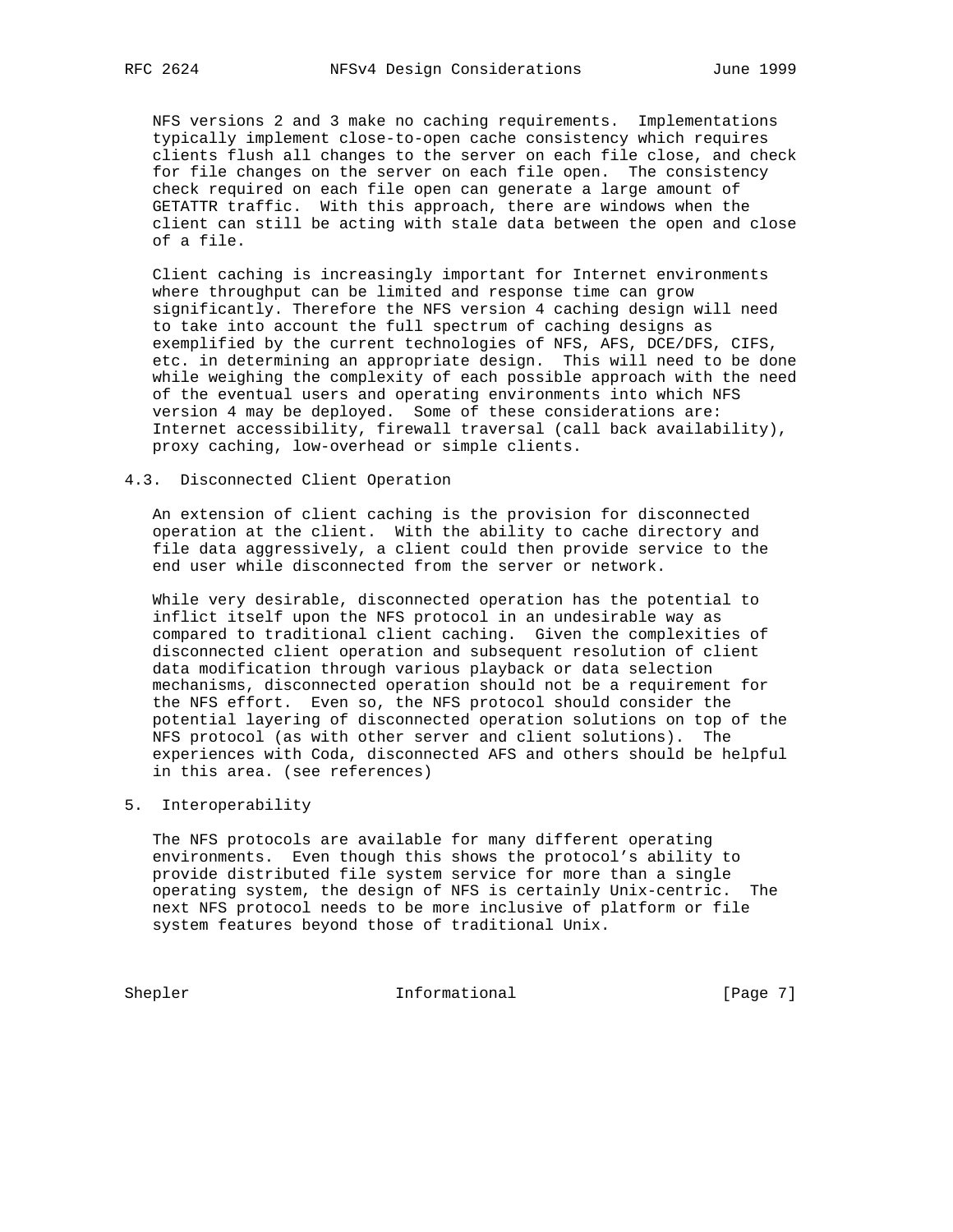#### 5.1. Platform Specific Behavior

 Because of Unix-centric origins, NFS version 2 and 3 protocol requirements have been difficult to implement in some environments. For example, persistent file handles (unique identifiers of file system objects), Unix uid/gid mappings, directory modification time, accurate file sizes, file/directory locking semantics (SHAREs, PC style locking). In the design of NFS version 4, these areas and others not mentioned will need to be considered and, if possible, cross-platform solutions developed.

#### 5.2. Additional or Extended Attributes

 NFS versions 2 and 3 do not provide for file or directory attributes beyond those that are found in the traditional Unix environment. For example the user identifier/owner of the file, a permission or access bitmap, time stamps for modification of the file or directory and file size to name a few. While the current set of attributes has usually been sufficient, the file system's ability to manage additional information associated with a file or directory can be useful.

 There are many possibilities for additional attributes in the next version of NFS. Some of these include: object creation timestamp, user identifier of file's creator, timestamp of last backup or archival bit, version number, file content type (MIME type), existence of data management involvement (i.e. DMAPI [XDSM]).

 This list is representative of the possibilities and is meant to show the need for an additional attribute set. Enumerating the 'correct' set of attributes, however, is difficult. This is one of the reasons for looking towards a minor versioning mechanism as a way to provide needed extensibility. Another way to provide some extensibility is to support a generalized named attribute mechanism. This mechanism would allow a client to name, store and retrieve arbitrary data and have it associated as an attribute of a file or directory.

 One difficulty in providing named attributes is determining if the protocol should specify the names for the attributes, their type or structure. How will the protocol determine or allow for attributes that can be read but not written is another issue. Yet another could be the side effects that these attributes have on the core set of file properties such as setting a size attribute to 0 and having associated file data deleted.

 As these brief examples show, this type of extended attribute mechanism brings with it a large set of issues that will need to be addressed in the protocol specification while keeping the overall

Shepler Informational [Page 8]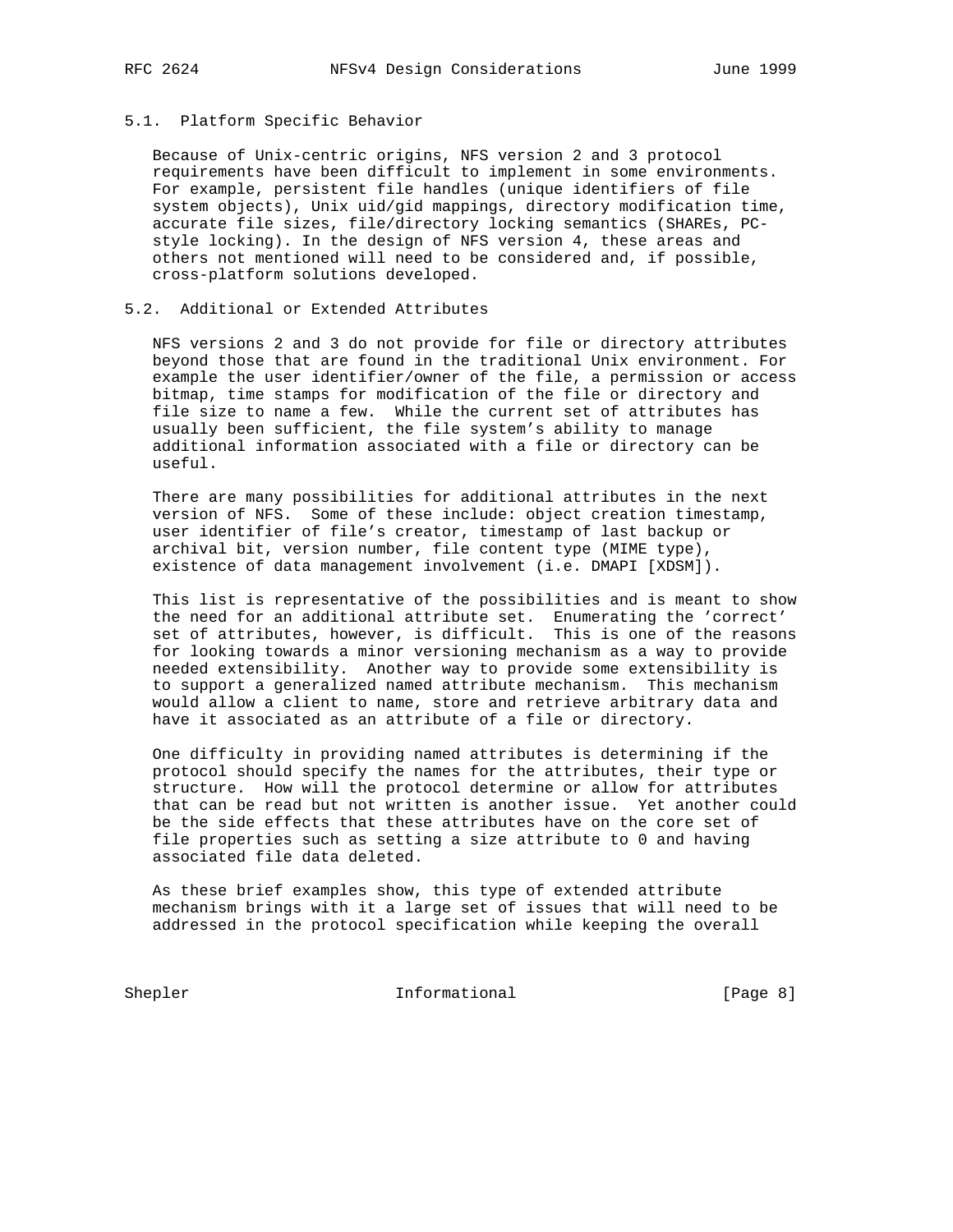goal of simplicity in mind.

 There are operating environments that provide named or extended attribute mechanisms. Digital Unix provides for the storage of extended attributes with some generalized format. HPFS [HPFS] and NTFS [Nagar] also provide for named data associated with traditional files. SGI's local file system, XFS, also provides for this type of name/value extended attributes. However, there does not seem to be a clear direction that can be taken from these or other environments.

#### 5.3. Access Control Lists

 Access Control Lists (ACL) can be viewed as one specific type of extended attribute. This attribute is a designation of user access to a file or directory. Many vendors have created ancillary protocols to NFS to extend the server's ACL mechanism across the network. Generally this has been done for homogeneous operating environments. Even though the server still interprets the ACL and has final control over access to a file system object, the client is able to manipulate the ACL via these additional protocols. Other distributed file systems have also provided ACL support (DFS, AFS and CIFS).

 The basic factor driving the requirement for ACL support in all of these file systems has been the user's desire to grant and restrict access to file system data on a per user basis. Based on the desire of the user and current distributed file system support, it seems to be a requirement that NFS provide this capability as well.

 Because many local and distributed file system ACL implementations have been done without a common architecture, the major issue is one of compatibility. Although the POSIX draft, DCE/DFS [DCEACL] and Windows NT ACLs have a similar structure in an array of Access Control Entries consisting of a type field, identity, and permission bits, the similarity ends there. Each model defines its own variants of entry types, identifies users and groups differently, provides different kinds of permission bits, and describes different procedures for ACL creation, defaults, and evaluation.

 In the least it will be problematic to create a workable ACL mechanism that will encompass a reasonable set of functionality for all operating environments. Even with the complicated nature of ACL support it is still worthwhile to work towards a solution that can at least provide basic functionality for the user.

Shepler Informational [Page 9]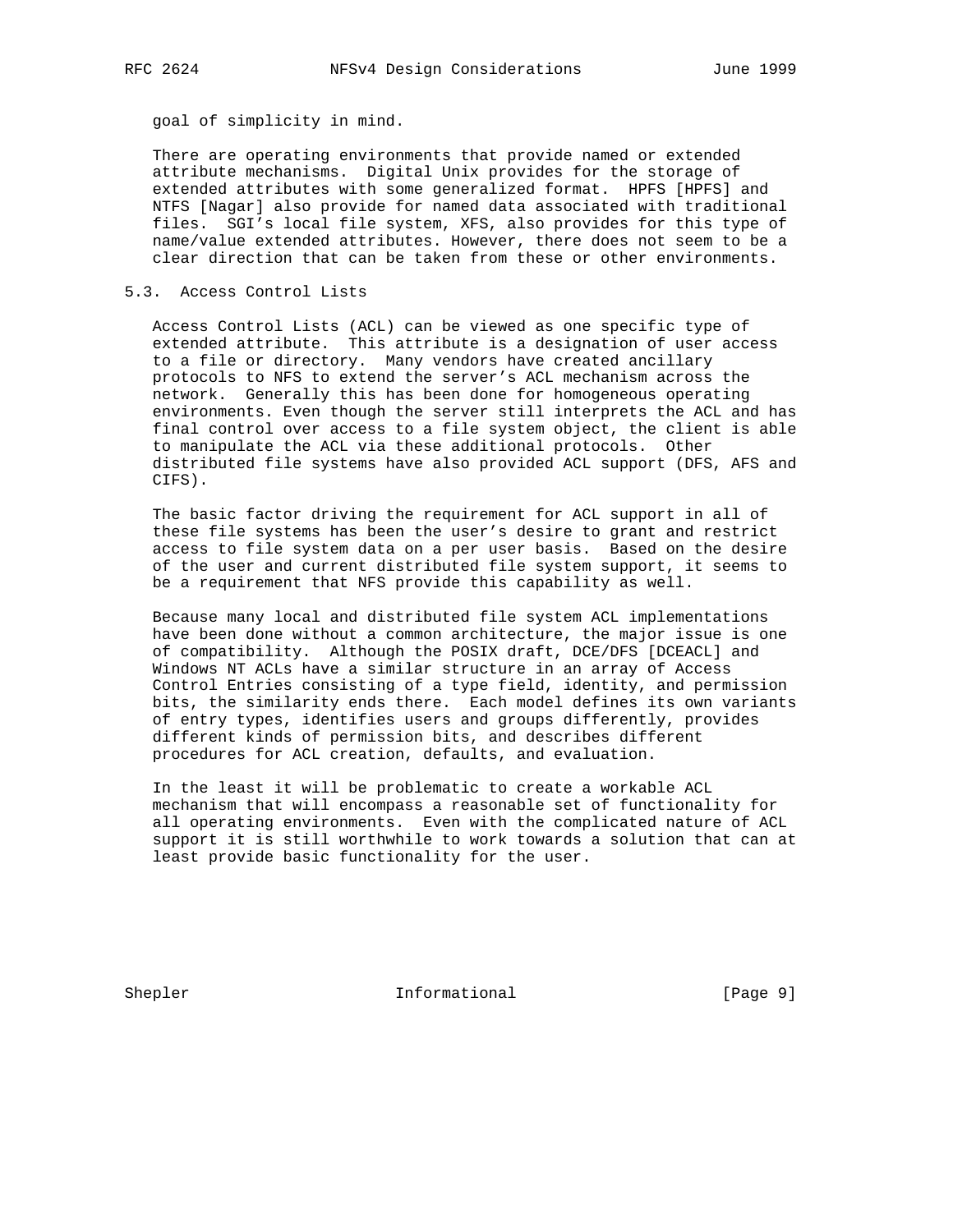#### 6. RPC Mechanism and Security

 NFS relies on the security mechanisms provided by the ONCRPC [RFC1831] protocol. Until the introduction of the ONCRPC RPCSEC GSS security flavor [RFC2203], NFS security was generally limited to none (AUTH\_SYS) or DES (AUTH\_DH). The AUTH\_DH security flavor was not successful in providing readily available security for NFS because of a lack of widespread implementation which precluded widespread deployment. Also the Diffie-Hellman 192 bit public key modulus used for the AUTH\_DH security flavor quickly became too small for reasonable security.

# 6.1. User identification

 NFS has been limited to the use of the Unix-centric user identification mechanism of numeric user id based on the available file system attributes and the use of the ONCRPC. However, for NFS to move beyond the limits of large work groups, user identification should be string based and the definition of the user identifier should allow for integration into an external naming service or services.

 Internet scaling should also be considered for this as well. The identification mechanism should take into account multiple naming domains and multiple naming mechanisms. Flexibility is the key to a solution that can grow with the needs of the user and administrator.

 If NFS is to move among various naming and security services, it may be necessary to stay with a string based identification. This would allow for servers and clients to translate between the external string representation to a local or internal numeric (or other identifier) which matches internal implementation needs.

 As an example, DFS uses a string based naming scheme but translates the name to a UUID (16 byte identifier) that is used for internal protocol representations. The DCE/DFS string name is a combination of cell (administrative domain) and user name. As mentioned, NFS clients and servers map a Unix user name to a 32 bit user identifier that is then used for ONCRPC and NFS protocol fields requiring the user identifier.

# 6.2. Security

 Because of the aforementioned problems, user authentication has been a major issue for ONCRPC and hence NFS. To satisfy requirements of the IETF and to address concerns and requirements from users, NFS version 4 must provide for the use of acceptable security mechanisms. The various mechanisms currently available should be explored for

Shepler Informational [Page 10]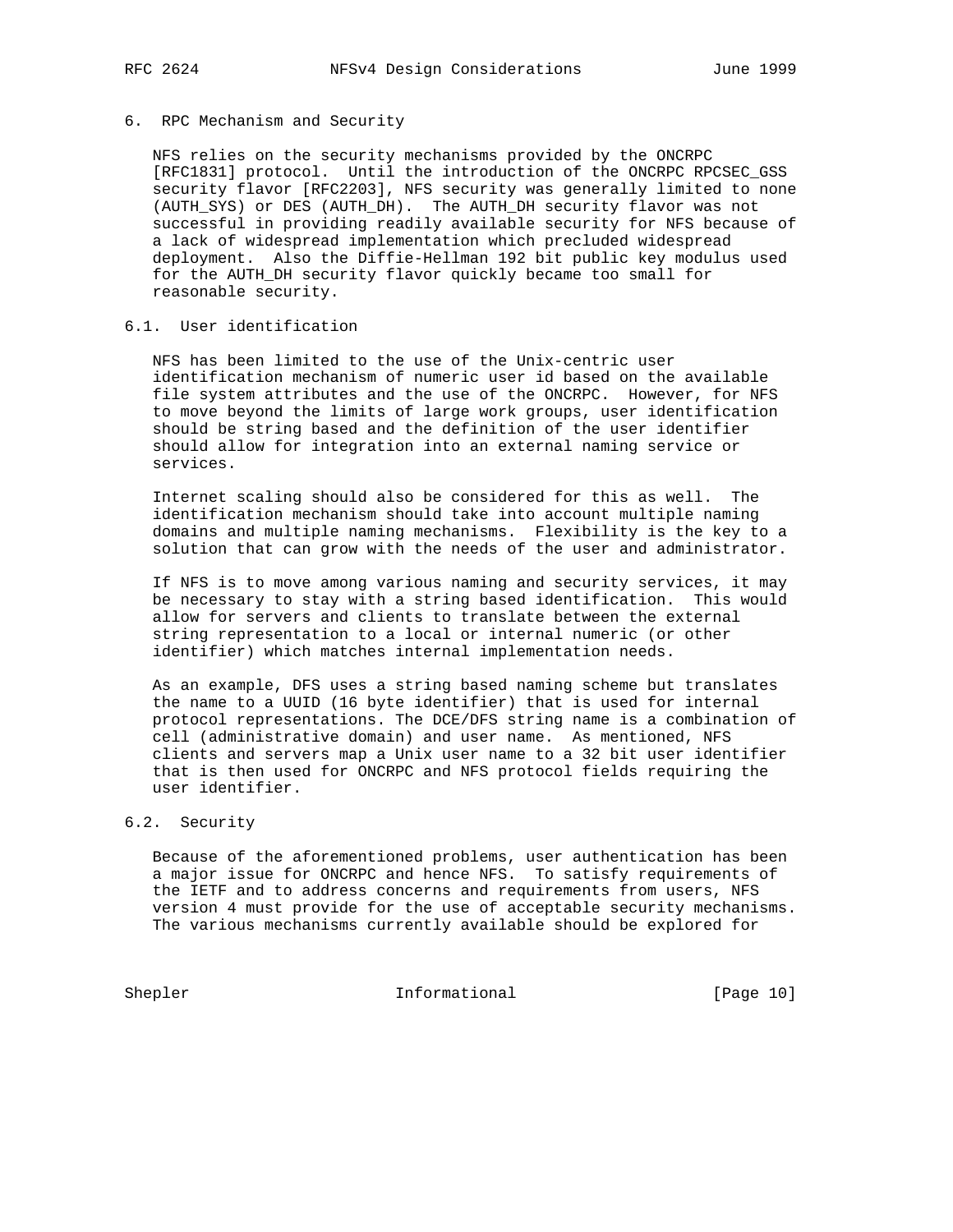their appropriate use with NFS version 4 and ONCRPC. Some of these mechanisms are: TLS [RFC2246], SPKM [RFC2025], KerberbosV5 [RFC1510], IPSEC [RFC2401]. Since ONCRPC is the basis for NFS client and server interaction, the RPCSEC\_GSS [RFC2203] framework should be strongly considered since it provides a method to employ mechanisms like SPKM and KerberosV5. Before a security mechanism can be evaluated, the NFS environment and requirements must be discussed.

#### 6.2.1. Transport Independence

 As mentioned later in this document in the section "Internet Accessibility", transport independence is an asset for NFS and ONCRPC and is a general requirement. This allows for transport choice based on the target environment and specific application of NFS. The most common transports in use with NFS are UDP and TCP. This ability to choose transport should be maintained in combination with the user's choice of a security mechanism. This implies that "mandatory to implement" security mechanisms for NFS should allow for both connection-less and connection-oriented transports.

#### 6.2.2. Authentication

 As should be expected, strong authentication is a requirement for NFS version 4. Each operation generated via ONCRPC contains user identification and authentication information. It is common in NFS version 2 and 3 implementations to multiplex various users' requests over a single or few connections to the NFS server. This allows for scalability in the number of clients systems. Security mechanisms or frameworks should allow for this multiplexing of requests to sustain the implementation model that is available today.

### 6.2.3. Data Integrity

 Until the introduction of RPCSEC\_GSS, the ability to provide data integrity over ONCRPC and to NFS was not available. Since file and directory data is the essence of a distributed file service, the NFS protocol should provide to the users of the file service a reasonable level of data integrity. The security mechanisms chosen must provide for NFS data protection with a cryptographically strong checksum. As with other aspects within NFS version 4, the user or administrator should be able to choose whether data integrity is employed. This will provide needed flexibility for a variety of NFS version 4 solutions.

Shepler Informational [Page 11]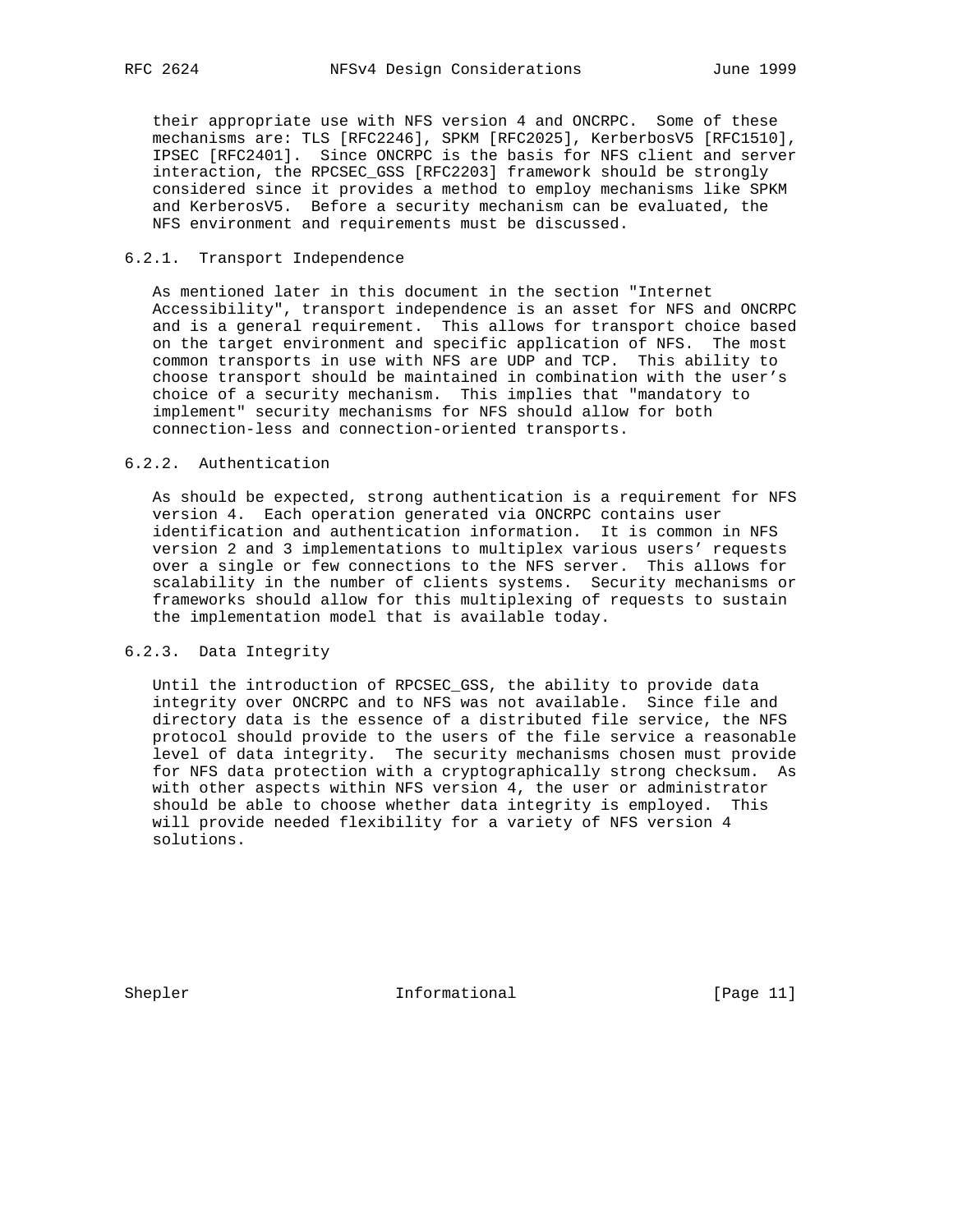## 6.2.4. Data Privacy

 Data privacy, while desirable, is not as important in all environments as authentication and integrity. For example, in a LAN environment the performance overhead of data privacy may not be required to meet an organization's data protection policies. It may also be the case that the performance of the distributed file system solution is more important than the data privacy of that solution. Even with these considerations, the user or administrator must have the choice of data privacy and therefore it must be included in NFS version 4.

#### 6.2.5. Security Negotiation

 With the ability to provide security mechanism choices to the user or administrator, NFS version 4 should offer reasonable flexibility for application of local security policies. However, this presents the problem of negotiating the appropriate security mechanism between client and server. It is unreasonable to require the client know the server's chosen mechanism before initial contact. The issue is further complicated by an administrator who may choose more than one security mechanism for the various file system resources being shared by an NFS server. These types of choices and policies require that NFS version 4 deal with negotiating the appropriate security mechanism based on mechanism availability and policy deployment at client and server. This negotiation will need to take into account the possibility of a change in policy as an NFS client crosses certain file system boundaries at the server. The security mechanisms required may change at these boundaries and therefore the negotiation must be included within the NFS protocol itself to be done properly (i.e. securely).

### 6.3. Summary

 Other distributed file system solutions such as AFS and DFS provide strong authentication mechanisms. CIFS does provide authentication at initial server contact and a message signing option for subsequent interaction. Recent NFS version 2 and 3 implementations, with the use of RPCSEC\_GSS, provide strong authentication, integrity, and privacy.

 NFS version 4 must provide for strong authentication, integrity, and privacy. This must be part of the protocol so that users have the choice to use strong security if their environment or policies warrant such use.

Shepler **Informational** [Page 12]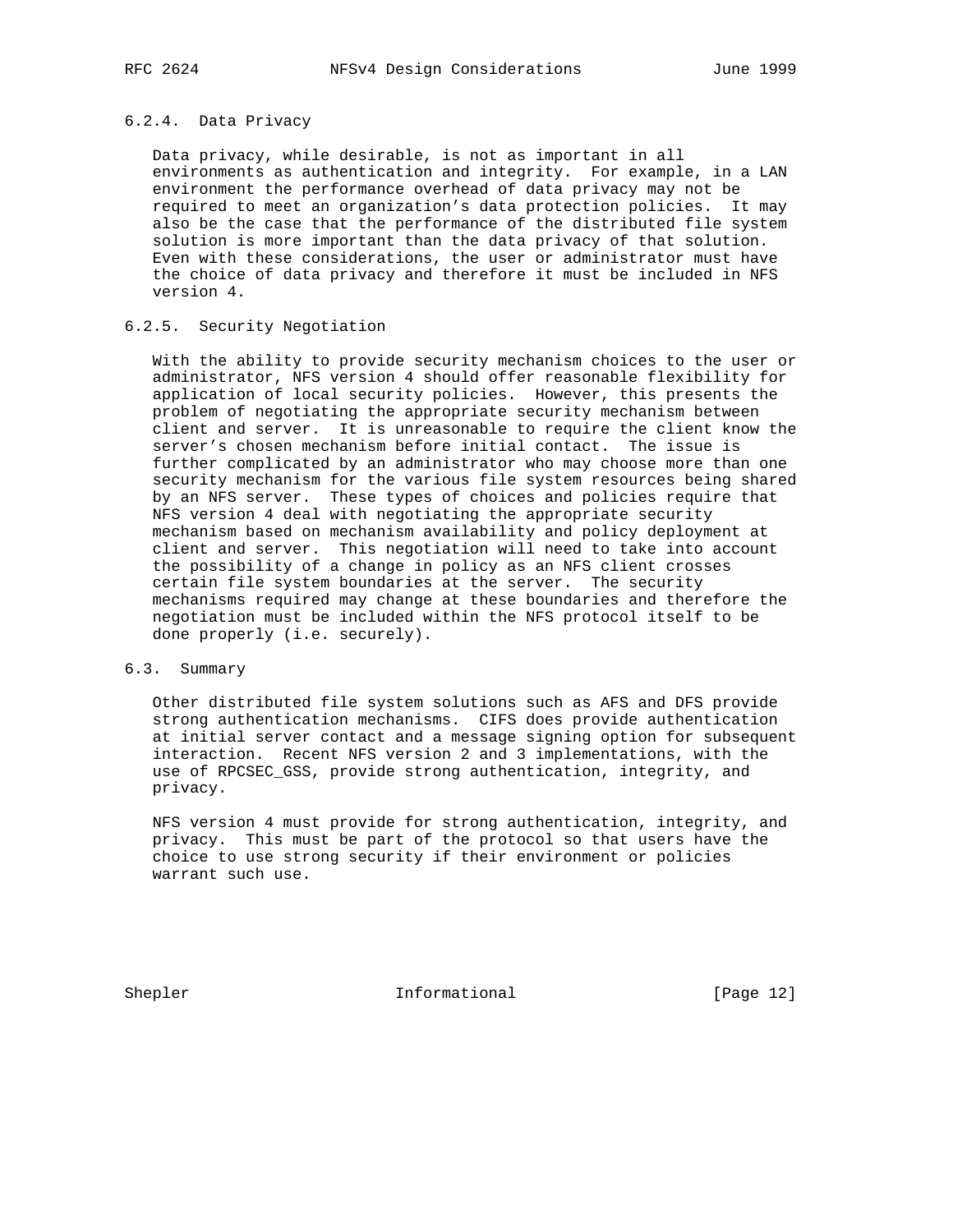Based on the requirements presented, the ONCRPC RPCSEC\_GSS security flavor seems to provide an appropriate framework for satisfying these requirements. RPCSEC\_GSS provides for authentication, integrity, and privacy. The RPCSEC\_GSS is also extensible in that it provides for both public and private key security mechanisms along with the ability to plug in various mechanisms in such a way that it does not significantly disrupt ONCRPC or NFS implementations.

 With RPCSEC\_GSS' ability to support both public and private key mechanisms, NFS version 4 should consider "mandatory to implement" choices from both. The intent is to provide a security solution that will flexibly scale to match the needs of end users. Providing this range of solutions will allow for appropriate usage based on policy and available resources for deployment. Note that, in the end, the user must have a choice and that choice may be to use all of the available mechanisms in NFS version 4 or none of them.

7. Internet Accessibility

 Being a product of an IETF working group, the NFS protocol should not only be built upon IETF technologies where possible but should also work well within the broader Internet environment.

7.1. Congestion Control and Transport Selection

 As with any network protocol, congestion control is a major issue and the transport mechanisms that are chosen for NFS should take this into account. Traditionally, implementations of NFS have been deployed using both UDP and TCP. With the use of UDP, most implementations provide a rudimentary attempt control congestion with simple back-off algorithms and round trip timers. While this may be sufficient in today's NFS deployments, as an Internet protocol NFS will need to ensure sufficient congestion control or management.

 With congestion control in mind, NFS must use TCP as a transport (via ONCRPC). The UDP transport provides its own advantages in certain circumstances. In today's NFS implementations, UDP has been shown to produce greater throughput as compared to similarly configured systems that use TCP. This issue will need to be investigated such that a determination can be made as to whether the differences are within implementation details. If UDP is supplied as an NFS transport mechanism, then the congestion controls issues will need resolution to make its use suitable.

Shepler Informational [Page 13]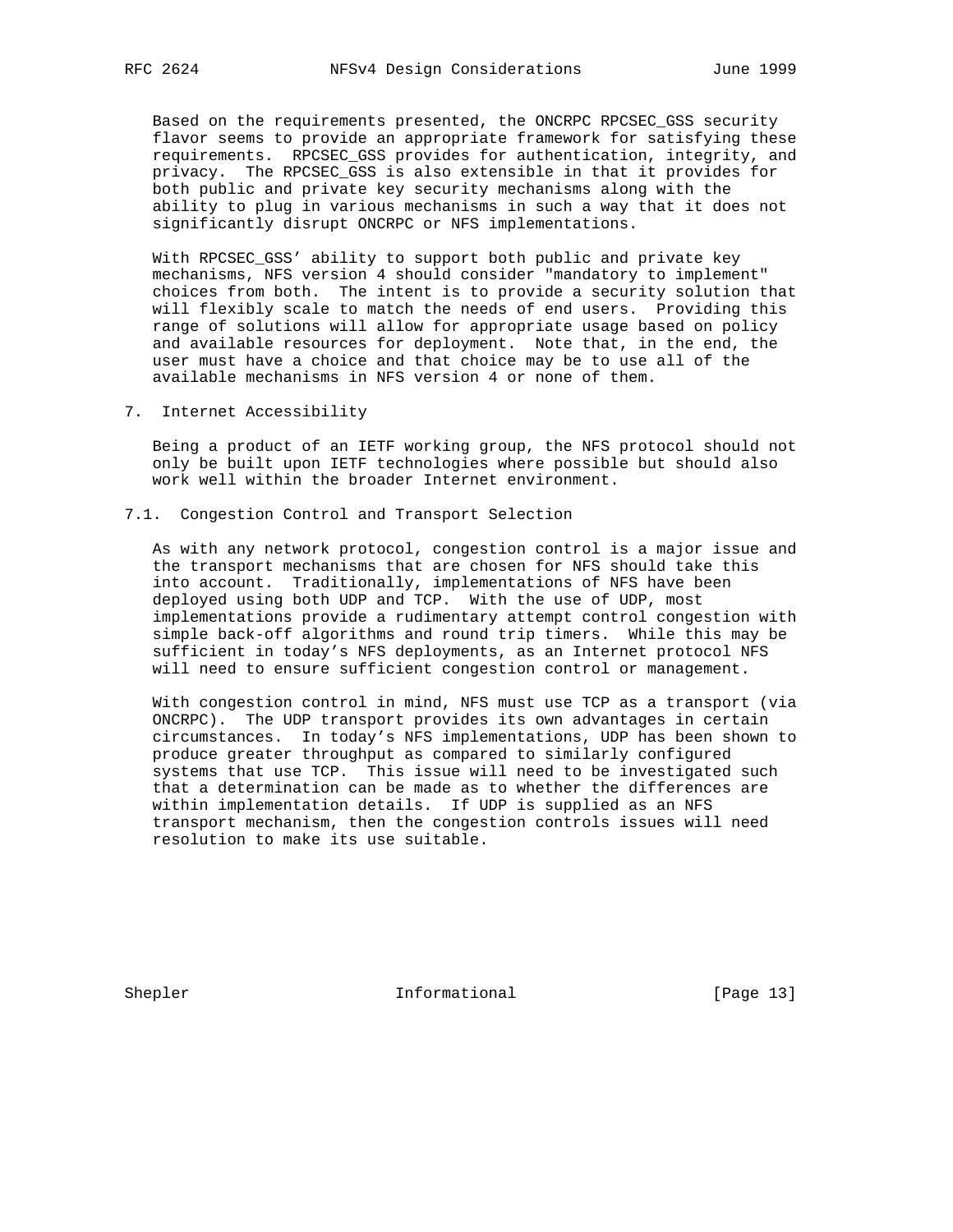# 7.2. Firewalls and Proxy Servers

 NFS's protocol design should allow its use via Internet firewalls. The protocol should also allow for the use of file system proxy/cache servers. Proxy servers can be very useful for scalability and other reasons. The NFS protocol needs to address the need of proxy servers in a way that will deal with the issues of security, access control, content control, and cache content validation. It is possible that these issues can be addressed by documenting the related issues of proxy server usage. However, it is likely that the NFS protocol will need to support proxy servers directly through the NFS protocol.

 The protocol could allow a request to be sent to a proxy that contains the name of the target NFS server to which the request might be forwarded, or from which a response might be cached. In any case, the NFS proxy server should be considered during protocol development.

 The problems encountered in making the NFS protocol work through firewalls are described in detail in [RFC2054] and [RFC2055].

#### 7.3. Multiple RPCs and Latency

 As an application at the NFS client performs simple file system operations, multiple NFS operations or RPCs may be executed to accomplish the work for the application. While the NFS version 3 protocol addressed some of this by returning file and directory attributes for most procedures, hence reducing follow up GETATTR requests, there is still room for improvement. Reducing the number of RPCs will lead to a reduction of processing overhead on the server (transport and security processing) along with reducing the time spent at the client waiting for the server's individual responses. This issue is more prominent in environments with larger degrees of latency.

 The CIFS file access protocol supports 'batched requests' that allow multiple requests to be batched, therefore reducing the number of round trip messages between client and server.

 This same approach can be used by NFS to allow the grouping of multiple procedure calls together in a traditional RPC request. Not only would this reduce protocol imposed latency but it would reduce transport and security processing overhead and could allow a client to complete more complex tasks by combining procedures.

Shepler Informational [Page 14]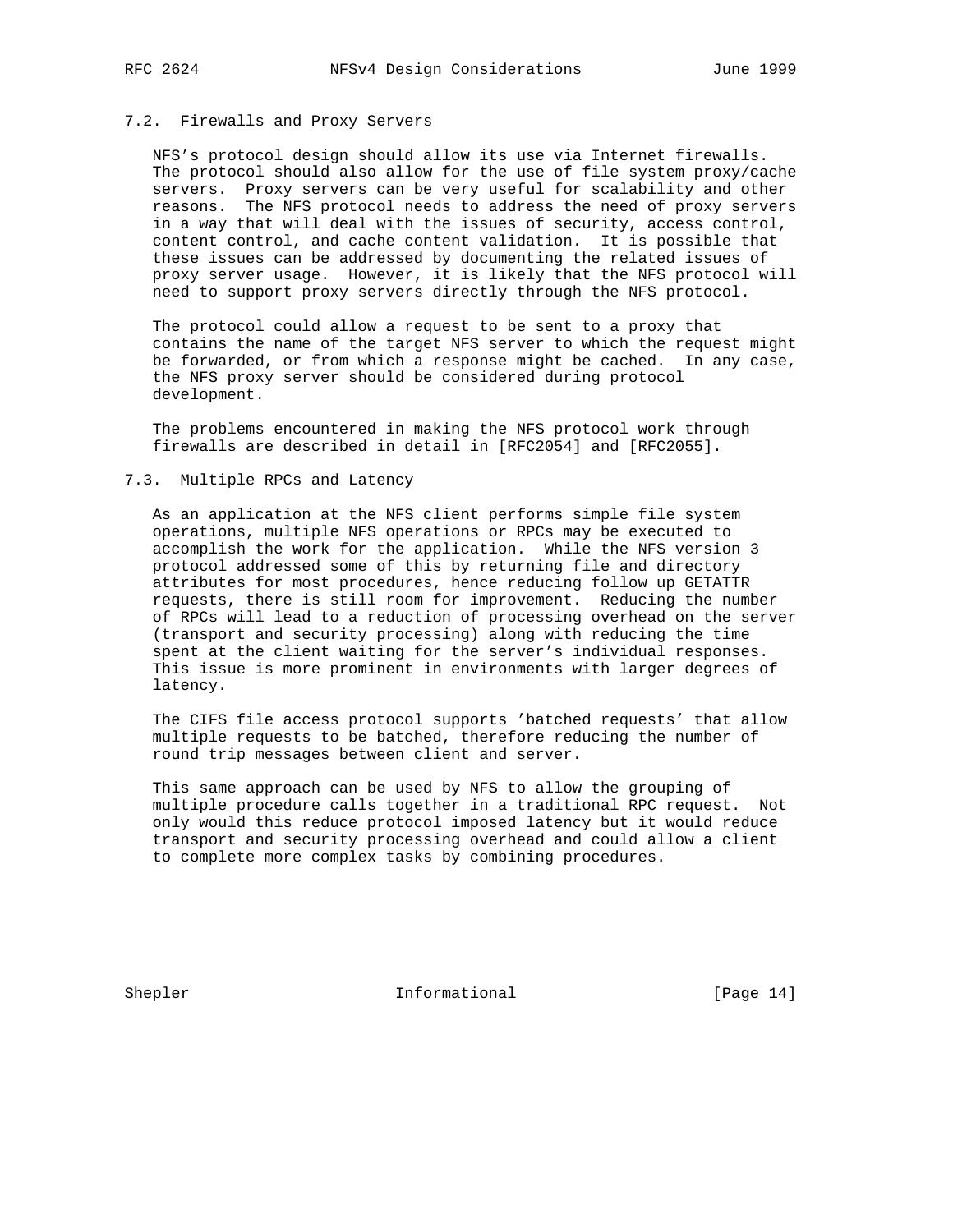# 8. File locking / recovery

 NFS provided Unix file locking and DOS SHARE capability with the use of an ancillary protocol (Network Lock Manager / NLM). The DOS SHARE mechanism is the DOS equivalent of file locking in that it provides the basis for sharing or exclusive access to file and directory data without risk of data corruption. The NLM protocol provides file locking and recovery of those locks in the event of client or server failure. The NLM protocol requires that the server make call backs to the client for certain scenarios and therefore is not necessarily well suited for Internet firewall traversal.

 Available and correct file locking support for NFS version 2 and 3 clients and servers has historically been problematic. The availability of NLM support has traditionally been a problem and seems to be most related to the fact that NFS and NLM are two separate protocols. It is easy to deliver an NFS client and server implementation and then add NLM support later. This led to a general lack of NLM support early on in NFS' lifetime. One of the reasons that NLM was delivered separately has been its relative complexity which has in turn led to poor implementations and testing difficulties. Even in later implementations where reliability and performance had been increased to acceptable levels for NLM, users still chose to avoid the use of the protocol and its support. The last issue with NLM is the presence of minor protocol design flaws that relate to high network load and recovery.

 Based on the experiences with NLM, locking support for NFS version 4 should strive to meet or at least consider the following (in order of importance):

- o Integration with the NFS protocol and ease of implementation.
- o Interoperability between operating environments. The protocol should make a reasonable effort to support the locking semantics of both PC and Unix clients and servers. This will allow for greater integration of all environments.
- o Scalable solutions thousands of clients. The server should not be required to maintain significant client file locking state between server instantiations.
- o Internet capable (firewall traversal, latency sensitive). The server should not be required to initiate TCP connections to clients.

Shepler **Informational** [Page 15]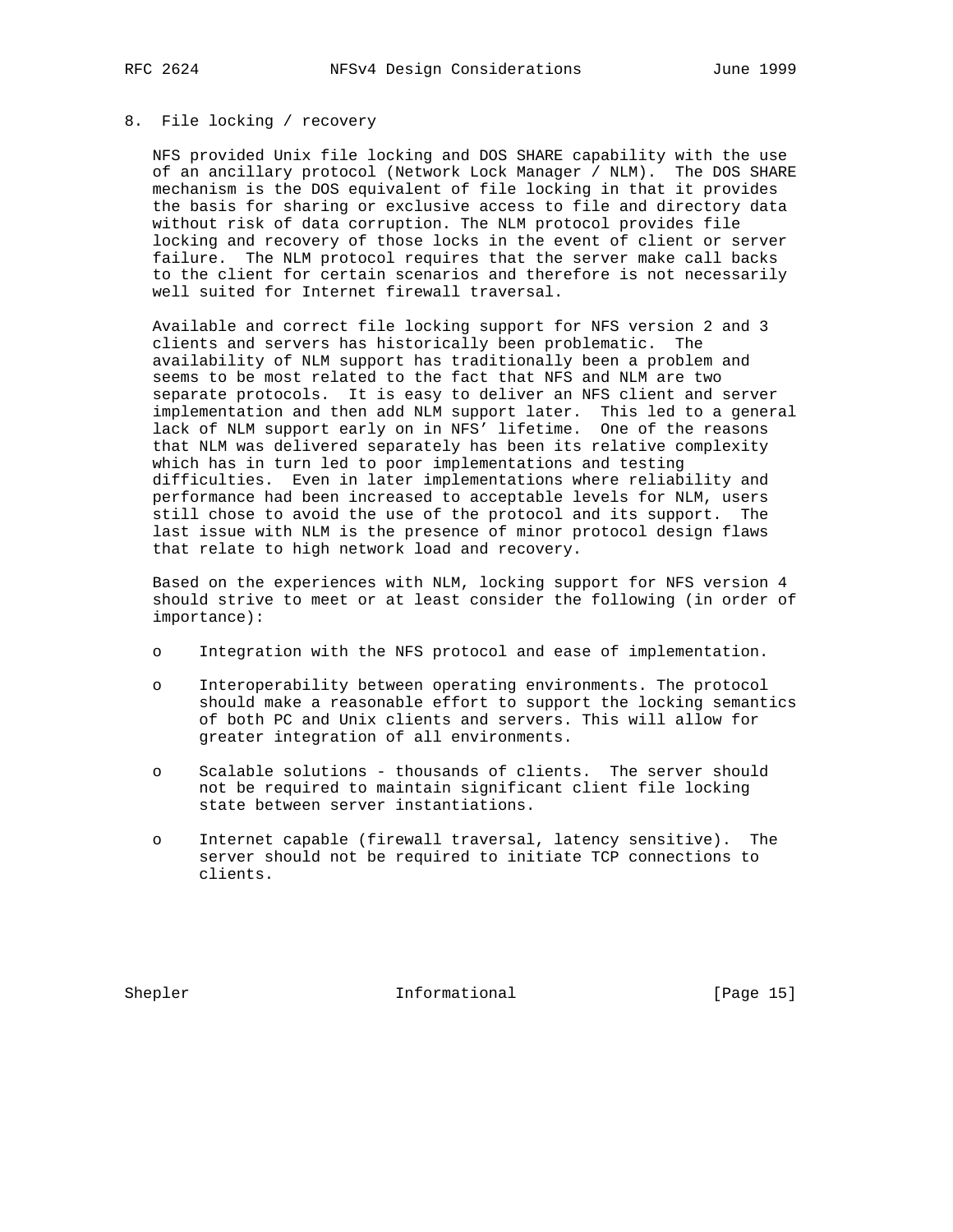- - o Timely recovery in the event of client/server or network failure. Server recovery should be rapid. The protocol should allow clients to detect the loss of a lock.
- 9. Internationalization

 NFS version 2 and 3 are currently limited in the character encoding of strings. In the NFS protocols, strings are used for file and directory names, and symbolic link contents. Although the XDR definition [RFC1832] limits strings in the NFS protocol to 7-bit US- ASCII, common usage is to encode filenames in 8-bit ISO-Latin-1. However, there is no mechanism available to tag XDR character strings to indicate the character encoding used by the client or server. Obviously this limits NFS' usefulness in an environment with clients that may operate with various character sets.

 One approach to address this deficiency is to use the Unicode Standard [Unicode1] as the means to exchange character strings for the NFS version 4 protocol. The Unicode Standard is a 16 bit encoding that supports full multilingual text. The Unicode Standard is code for-code identical with International Standard ISO/IEC 10646-1:1993. "Information Technology -- Universal Multiple-Octet Coded Character Set (UCS)-Part 1: Architecture and Basic Multilingual Plane." Because Unicode is a 16 bit encoding, it may be more efficient for the NFS version 4 protocol to use an encoding for wire transfer that will be useful for a majority of usage. One possible encoding is the UCS transformation format (UTF). UTF-8 is an encoding method for UCS-4 characters which allows for the direct encoding of US-ASCII characters but expands for the correct encoding of the full UCS-4 31 bit definitions. Currently, the UCS-4 and Unicode standards do not diverge.

 This Unicode/UTF-8 encoding can be used for places in the protocol that a traditional string representation is needed. This includes file and directory names along with symlink contents. This should also include other file and directory attributes that are eventually defined as strings.

 The Unicode standard is applicable to the well defined strings within the protocol. Dealing with file content is much more difficult. NFS has traditionally dealt with file data as an opaque byte stream. No other structure or content specification has been levied upon the file content. The main advantage to this approach is its flexibility. This byte stream can contain any data content and may be accessed in any sequential or random fashion. Unfortunately, it is left to the application or user to make the determination of file content and format. It is possible to construct a mechanism in the protocol that specifies file data type while maintaining the byte stream model for

Shepler Informational [Page 16]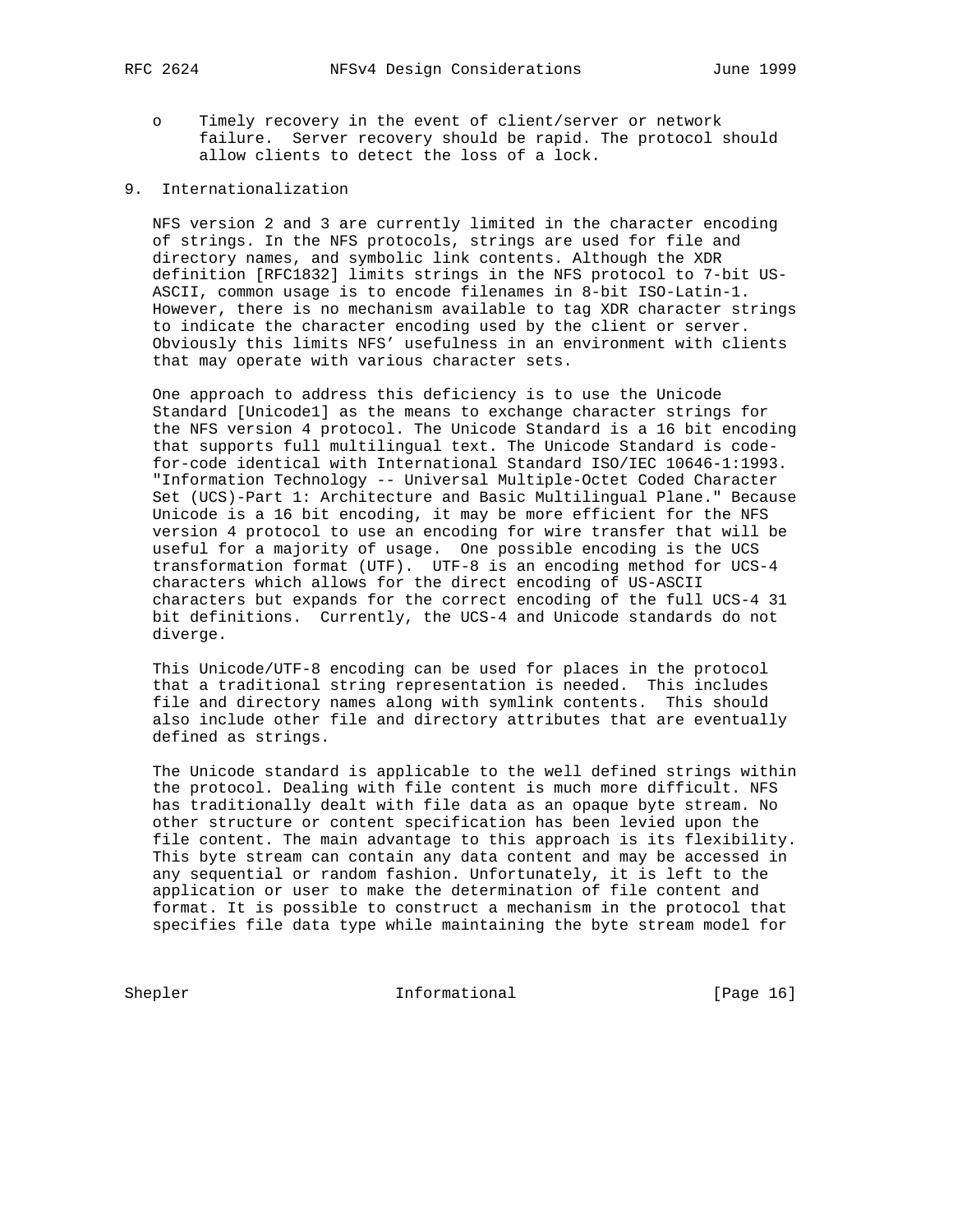data access. However, this approach may be limiting in ways unclear to the designers of the NFS version 4 protocol. An expandable and adaptable approach is to use the previously discussed extended attributes as the mechanism to specify file content and format. The use of extended attributes allows for future definition and growth as various data types are created and allows for maintaining a simple file data model for the NFS protocol.

 It should be noted that as the Unicode standards are currently defined there is the possibility for minor inconsistencies when converting from local character representations to Unicode and then back again. This should not be a problem with single client and server interaction but may become apparent with the interaction of two or more clients with separate conversion implementations. Therefore, as NFS version 4 progresses in its development, these types of Unicode issues need to be tracked and understood for their potential impact on client/server interaction. In any case, Unicode seems to be the best selection for NFS version 4 based on its standards background and apparent future direction.

#### 10. Security Considerations

 Two previous sections within this document deal with security issues. The section covering 'Access Control Lists' covers the mechanisms that need to be investigated for file system level control. The section that covers RPC security deals with individual user authentication along with data integrity and privacy issues. This section also covers negotiation of security mechanisms. These sections should be consulted for additional discussion and detail.

10.1. Denial of Service

 As with all services, the denial of service by either incorrect implementations or malicious agents is always a concern. With the target of providing NFS version 4 for Internet use, it is all the more important that all aspects of the NFS version 4 protocol be reviewed for potential denial of service scenarios. When found these potential problems should be mitigated as much as possible.

Shepler **Informational** [Page 17]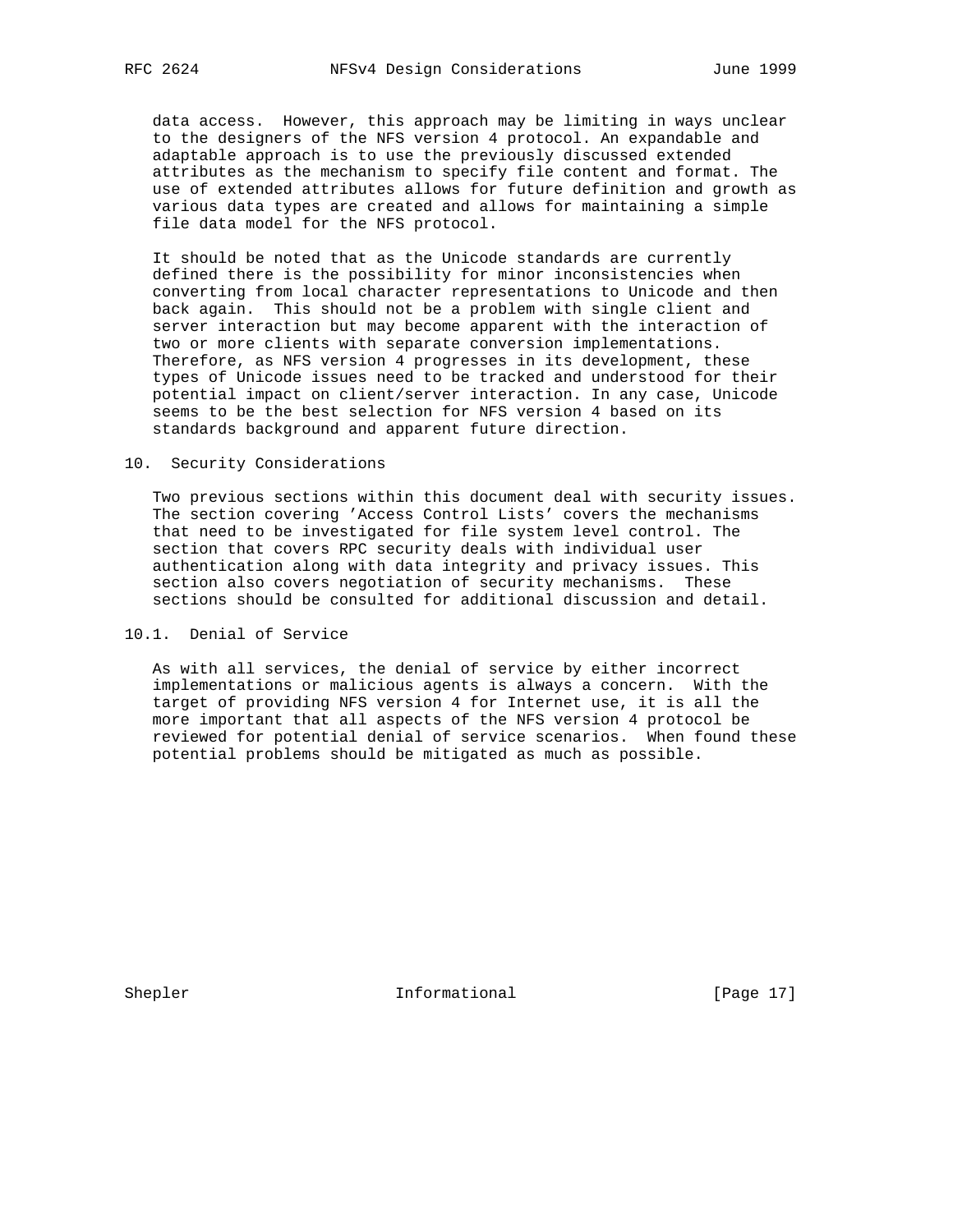11. Bibliography

 [RFC1094] Sun Microsystems, Inc., "NFS: Network File System Protocol Specification", RFC 1094, March 1989. http://www.ietf.org/rfc/rfc1094.txt [RFC1510] Kohl, J. and C. Neuman, "The Kerberos Network Authentication Service (V5)", RFC 1510, September 1993. http://www.ietf.org/rfc/rfc1510.txt [RFC1813] Callaghan, B., Pawlowski, B. and P. Staubach, "NFS Version 3 Protocol Specification", RFC 1813, June 1995. http://www.ietf.org/rfc/rfc1813.txt [RFC1831] Srinivasan, R., "RPC: Remote Procedure Call Protocol Specification Version 2", RFC 1831, August 1995. http://www.ietf.org/rfc/rfc1831.txt [RFC1832] Srinivasan, R., "XDR: External Data Representation Standard", RFC 1832, August 1995. http://www.ietf.org/rfc/rfc1832.txt [RFC1833] Srinivasan, R., "Binding Protocols for ONC RPC Version 2", RFC 1833, August 1995. http://www.ietf.org/rfc/rfc1833.txt [RFC2025] Adams, C., "The Simple Public-Key GSS-API Mechanism (SPKM)", RFC 2025, October 1996. http://www.ietf.org/rfc/rfc2025.txt [RFC2054] Callaghan, B., "WebNFS Client Specification", RFC 2054, October 1996. http://www.ietf.org/rfc/rfc2054.txt [RFC2055] Callaghan, B., "WebNFS Server Specification", RFC 2055, October 1996. http://www.ietf.org/rfc/rfc2055.txt

Shepler **Informational** [Page 18]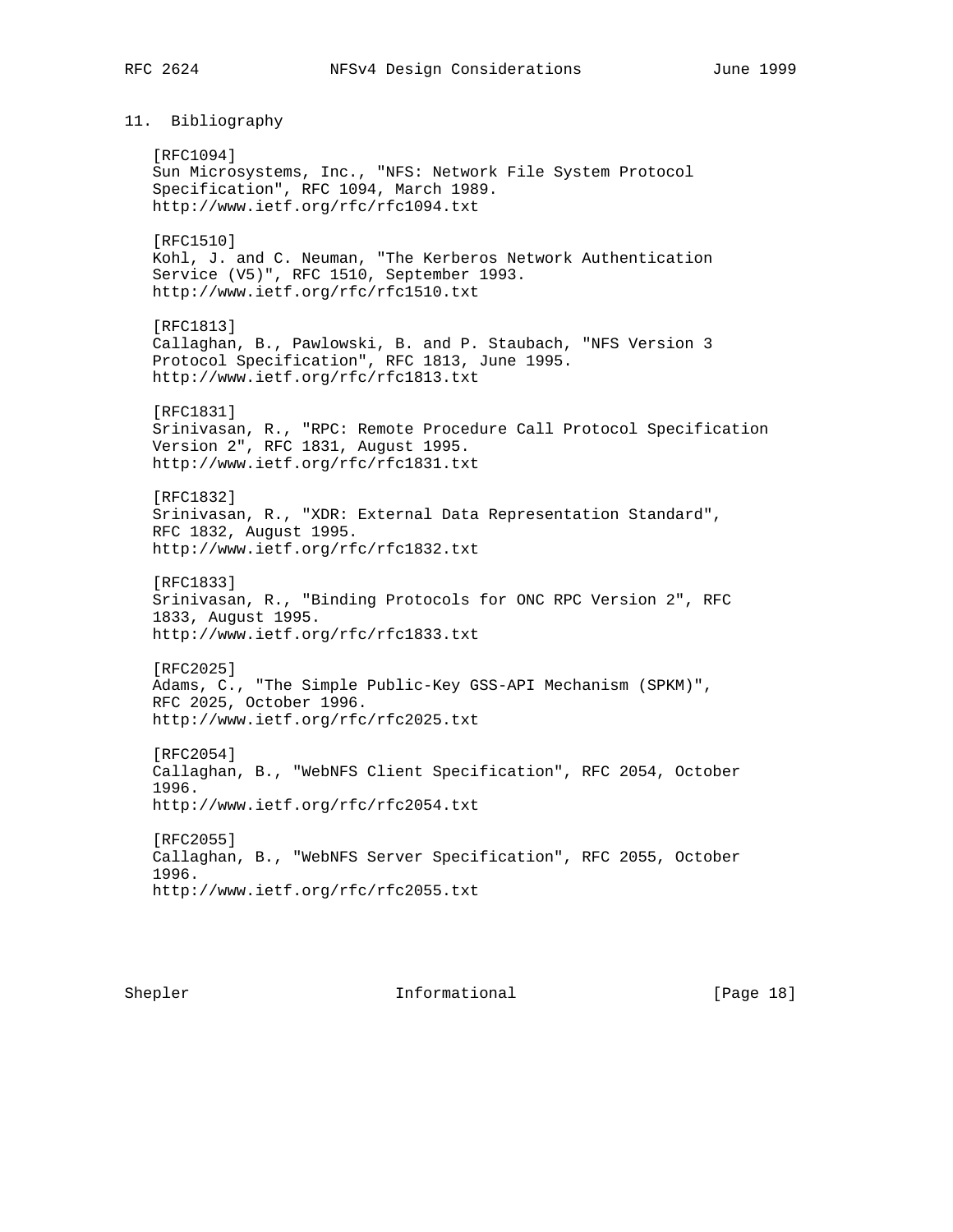[RFC2078] Linn, J., "Generic Security Service Application Program Interface, Version 2", RFC 2078, January 1997. http://www.ietf.org/rfc/rfc2078.txt [RFC2152] Goldsmith, D., "UTF-7 A Mail-Safe Transformation Format of Unicode", RFC 2152, May 1997. http://www.ietf.org/rfc/rfc2152.txt [RFC2203] Eisler, M., Chiu, A. and L. Ling, "RPCSEC\_GSS Protocol Specification", RFC 2203, August 1995. http://www.ietf.org/rfc/rfc2203.txt [RFC2222] Myers, J., "Simple Authentication and Security Layer (SASL)", RFC 2222, October 1997. http://www.ietf.org/rfc/rfc2222.txt [RFC2279] Yergeau, F., "UTF-8, a transformation format of ISO 10646", RFC 2279, January 1998. http://www.ietf.org/rfc/rfc2279.txt [RFC2246] Dierks, T. and C. Allen, "The TLS Protocols Version 1.0", RFC 2246, Certicom, January 1999. http://www.ietf.org/rfc/rfc2246.txt [RFC2401] Kent, S. and R. Atkinson, "Security Architecture for the Internet Protocol", RFC 2401, November 1998. http://www.ietf.org/rfc/rfc2401.txt [DCEACL] The Open Group, Open Group Technical Standard, "DCE 1.1: Authentication and Security Services," Document Number C311, August 1997. Provides a discussion of DEC ACL structure and semantics. [HPFS] Les Bell and Associates Pty Ltd, "The HPFS FAQ," http://www.lesbell.com.au/hpfsfaq.html [Hutson] Huston, L.B., Honeyman, P., "Disconnected Operation for AFS," June 1993. Proc. USENIX Symp. on Mobile and Location-Independent Computing, Cambridge, August 1993. Shepler Informational [Page 19]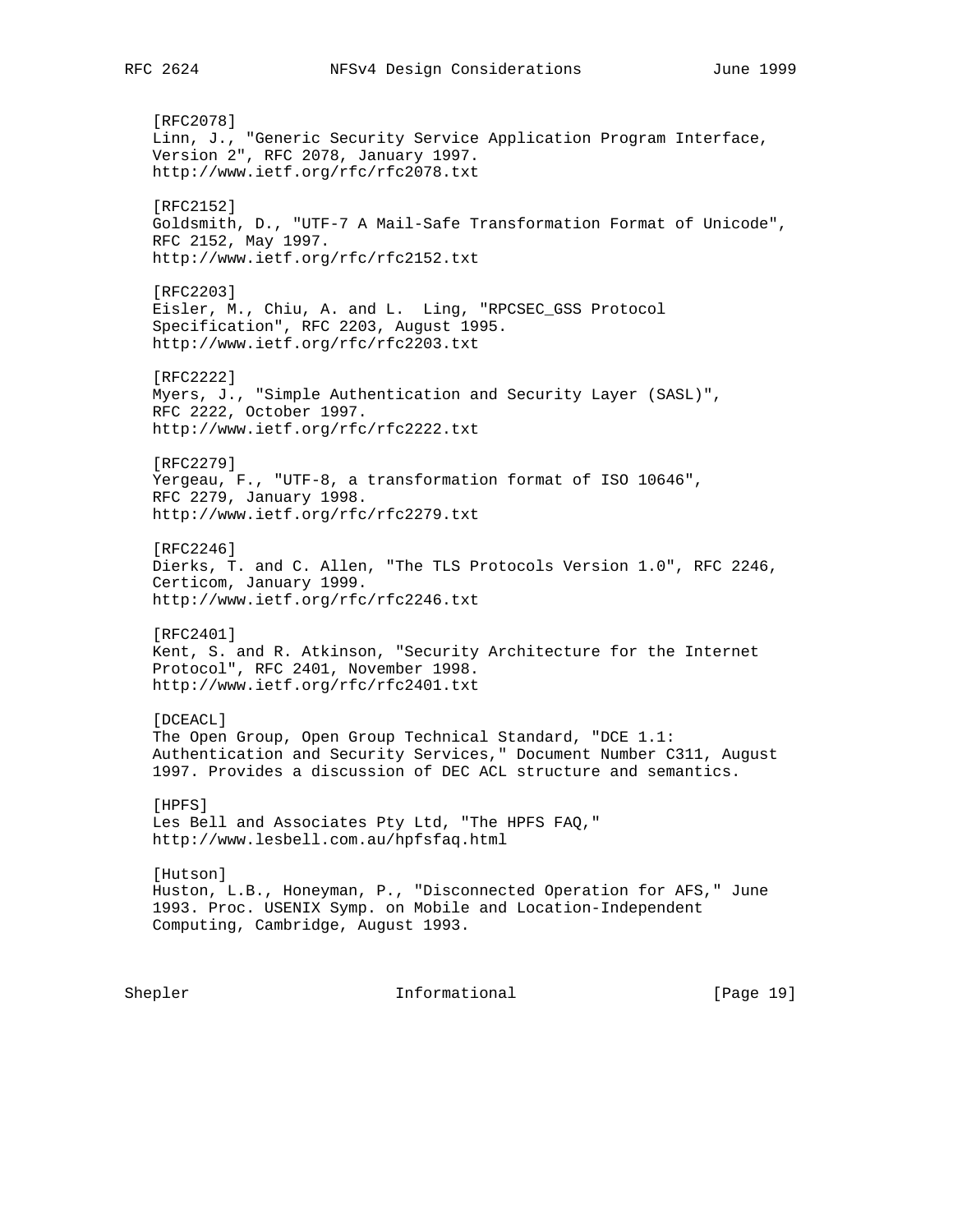[Kistler] Kistler, James J., Satyanarayanan, M., "Disconnected Operations in the Coda File System," ACM Trans. on Computer Systems, vol. 10, no. 1, pp. 3-25, Feb. 1992. [Mummert] Mummert, L. B., Ebling, M. R., Satyanarayanan, M., "Exploiting Weak Connectivity for Mobile File Access," Proc. of the 15th ACM Symp. on Operating Systems Principles Dec. 1995. [Nagar] Nagar, R., "Windows NT File System Internals," ISBN 1565922492, O'Reilly & Associates, Inc. [Sandberg] Sandberg, R., D. Goldberg, S. Kleiman, D. Walsh, B. Lyon, "Design and Implementation of the Sun Network Filesystem," USENIX Conference Proceedings, USENIX Association, Berkeley, CA, Summer 1985. The basic paper describing the SunOS implementation of the NFS version 2 protocol, and discusses the goals, protocol specification and trade-offs. [Satyanarayanan1] Satyanarayanan, M., "Fundamental Challenges in Mobile Computing," Proc. of the ACM Principles of Distributed Computing, 1995. [Satyanarayanan2] Satyanarayanan, M., Kistler, J. J., Mummert L. B., Ebling M. R., Kumar, P. , Lu, Q., "Experience with disconnected operation in mobile computing environment," Proc. of the USENIX Symp. on Mobile and Location-Independent Computing, Jun. 1993. [Unicode1] "Unicode Technical Report #8 - The Unicode Standard, Version 2.1", Unicode, Inc., The Unicode Consortium, P.O. Box 700519, San Jose, CA 95710-0519 USA, September 1998 http://www.unicode.org/unicode/reports/tr8.html [Unicode2] "Unsupported Scripts" Unicode, Inc., The Unicode Consortium, P.O. Box 700519, San Jose, CA 95710-0519 USA, October 1998 http://www.unicode.org/unicode/standard/unsupported.html [XDSM] The Open Group, Open Group Technical Standard, "Systems Management: Data Storage Management (XDSM) API," ISBN 1-85912-190-X, January 1997.

Shepler Informational [Page 20]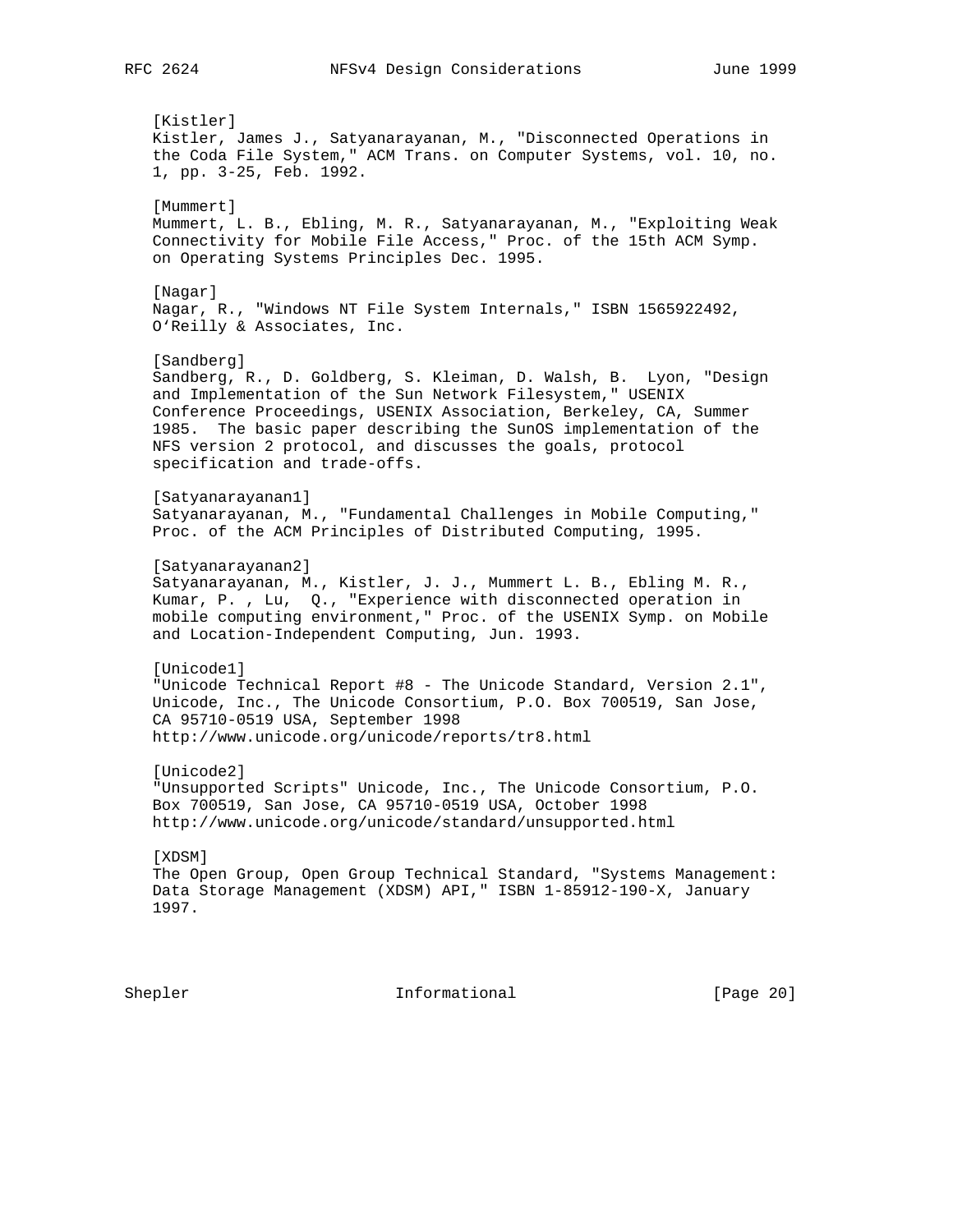[XNFS] The Open Group, Protocols for Interworking: XNFS, Version 3W, The Open Group, 1010 El Camino Real Suite 380, Menlo Park, CA 94025, ISBN 1-85912-184-5, February 1998. HTML version available: http://www.opengroup.org

- 12. Acknowledgments
	- o Brent Callaghan for content contributions.
- 13. Author's Address

Address comments related to this memorandum to:

spencer.shepler@eng.sun.com -or- nfsv4-wg@sunroof.eng.sun.com

 Spencer Shepler Sun Microsystems, Inc. 7808 Moonflower Drive Austin, Texas 78750

 Phone: (512) 349-9376 EMail: spencer.shepler@eng.sun.com

Shepler **Informational** [Page 21]